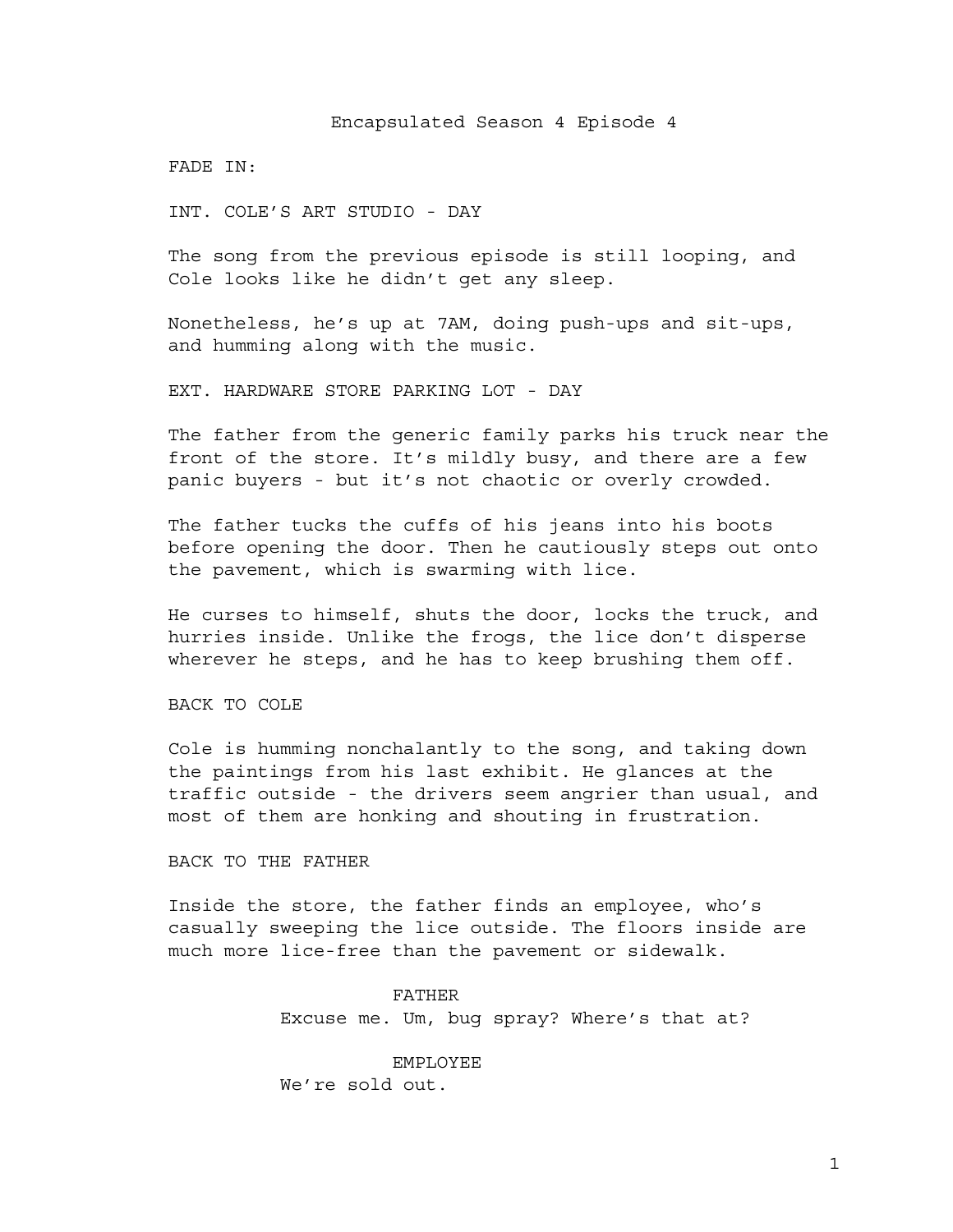### FATHER

Figures… Okay, what about, like, fly paper, or bug screens, some sort of repellant.

#### EMPLOYEE

Look, buddy, you think you're the first one to figure out it's Moses all over again? We sold most of that stuff DAYS ago. Try to keep up.

BACK TO COLE

Cole is in the back room now, carefully packaging and boxing the paintings. And still humming with the song. He's trying not to let it bother him.

BACK TO THE FATHER

The father is discouraged as the employee walks away, but then he follows after him.

# FATHER

Hey, hey!

(the employee turns around) Look… If you were in my position, and you had a family to take care of… What would you buy? (the employee seems indifferent) Come on. Just… Help me out. Please. What would help get rid of the flies, once they come? Something you're NOT sold out of?

### EMPLOYEE

(thinks it over)

I dunno… Maybe a box fan? Won't get rid of them, but at least it'll keep 'em out of your face.

# FATHER

Yeah… True… Perfect, thank you. Appreciate it.

He starts to leave, then pauses, and turns to the employee.

## EMPLOYEE

Aisle four.

The father nods, thanks him again, then heads to the aisle.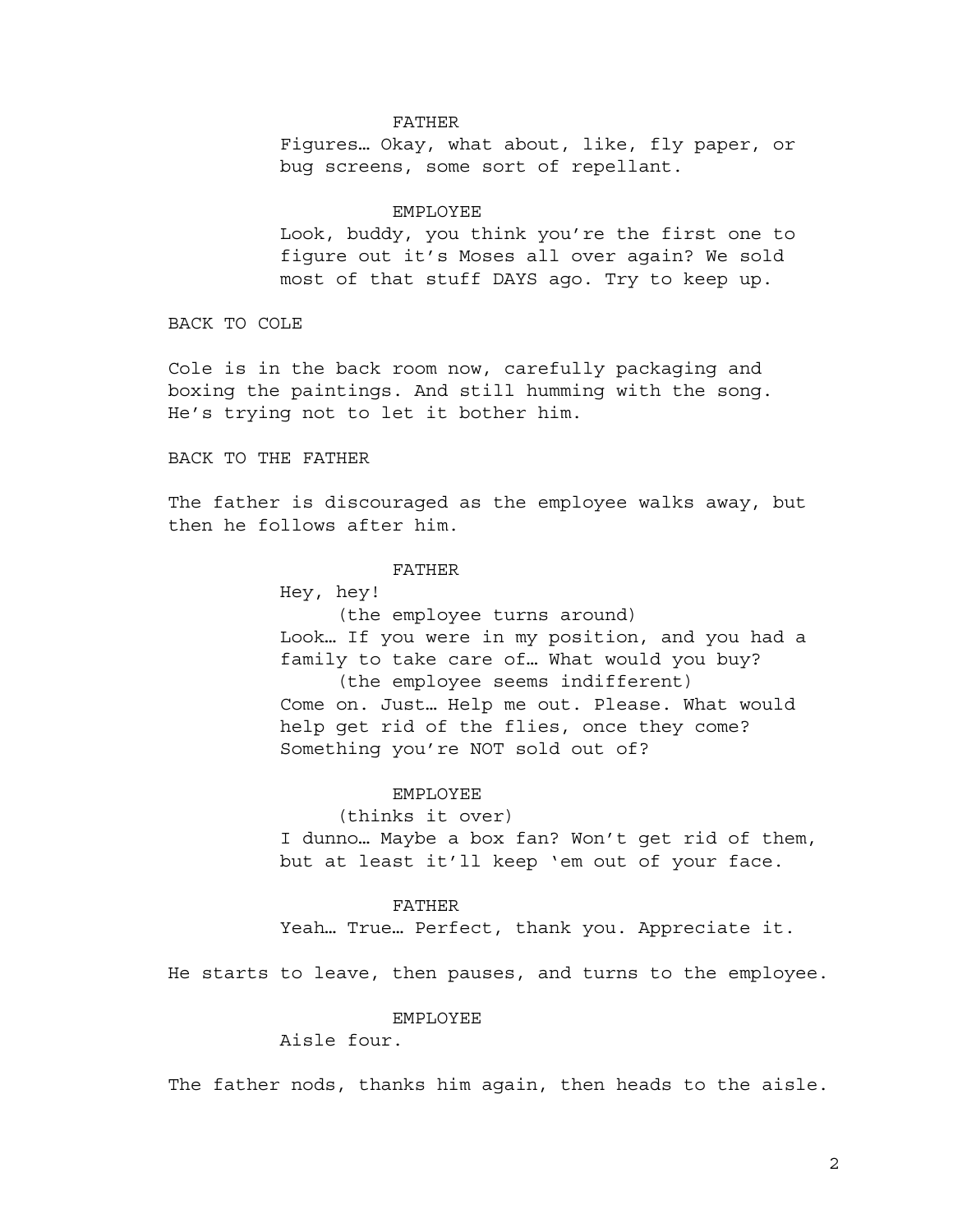BACK TO COLE

Suddenly, the music ends. Cole is mid-packaging, but he immediately stops and starts laughing with relief.

A few seconds later, Murray texts him: *FINALLY!!!*

Cole smiles, then finishes packing in blissful silence.

INT. MURRAY'S APARTMENT - DAY

Unlike Cole's studio, which was generally organized, clean and open, Murray's apartment is crammed full of food and miscellaneous supplies. There are towers of food boxes, cases of beer, and a stack of unopened TP rolls.

Murray is sitting at the table, blithely eating a bowl of cereal in his pajamas and reading the newspaper. There's a knock at the door.

MURRAY

Come in!

COLE (OUTSIDE) (tries the knob) It's locked!

MURRAY Oh. Right. Just a second!

He takes another bite of cereal, then gets up, navigates his way through the maze of boxes, and unlocks the door.

#### MURRAY

It's quiet again. I don't know if you heard. (they chuckle) Come on in. I guess I should say, I don't know if you HAVEN'T heard. Because it's quiet.

COLE

Good point. (looks around in confusion) Wow. This is… Umm… Hoarder much?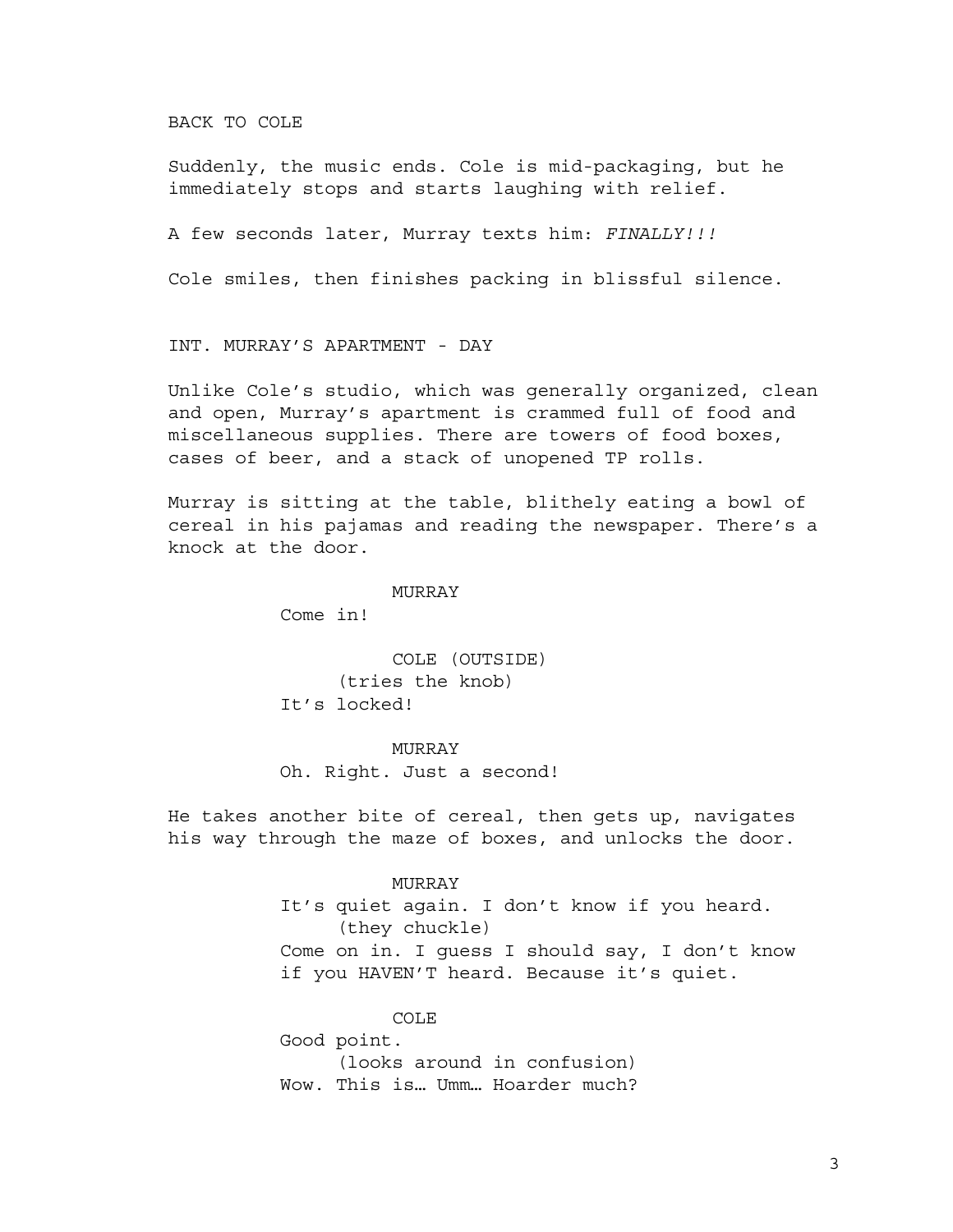Huh? Oh, no no no, this is all from- (bursts out laughing) Hoarder… Yeah, I guess it kinda looks like that…

COLE Yeah… This is all from the other day??

# MURRAY

Mm-hmm. I'm doing my 'civic duty', man. (Cole rolls his eyes) No I'm serious, cause of all the, cause like, this'll all end up in a landfill if somebody doesn't take it. So… I stocked up on all the non-perishables that I WILL need.

COLE You're saying you'll use ALL of this?

MURRAY Eventually, yeah. You want any?

### COLE

Why don't- just give it to the homeless, or like a foodbank or something…

# MURRAY

The homeless deserve what they've got. Actually, I had to fight some homeless people for this. (Cole is mortified) I'm kidding. Cole. Buddy. It was a joke. (Cole is relieved) Apparently the foodbanks had an overflow too, wasn't just the stores. So they're doing FINE. (he chuckles) You know, if anything, I should be TAKING stuff from the foodbanks. Anyways… Have a seat, man. Find a spot in the cornucopia. Let me just clear this off…

Cole chuckles and sits at the table. Murray grabs the cereal bowl, and walks it over to the sink while he finishes eating. Cole, meanwhile, is still incredulous at Murray's stockpile.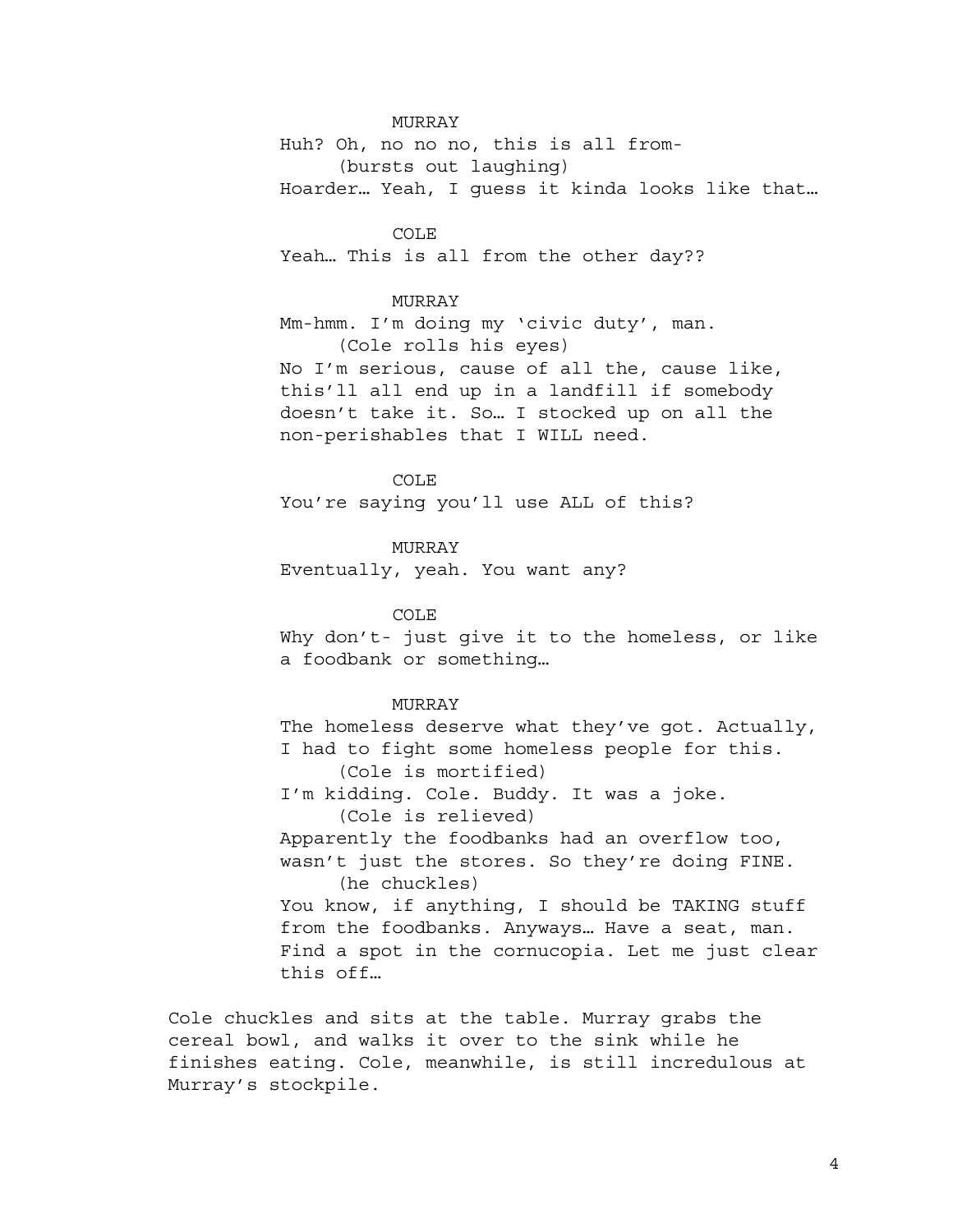Once Murray is done, he loudly tosses the plastic bowl into the sink, which startles Cole. Then he returns and sits across from Cole at the table.

### MURRAY

So… The song… The new national anthem… (they both chuckle) You know they're suing the dude who wrote it? Big national lawsuit, claiming he caused an 'unprecedented' level of emotional duress.

# COLE

I'm pretty sure he's dead…

(realizes Murray is joking)

Oh. Nice. Although I wouldn't put it past us to actually do that…

### MURRAY

Right? Gotta sue someone… (he gets up again) Sorry, where are my manners, um - you hungry? Coffee, juice, anything? (Cole shakes his head 'no')

I got PLENTY. I don't know if you noticed.

# COLE

(chuckles)

I'm good for now. I might take something on my way out though.

### MURRAY

(sits back down) Good thinking. Yeah, help yourself. Please.

## COLE

Thanks. But yeah, the song… You get any sleep?

# MURRAY

What do you think? (chuckles) Did YOU? You said you're a heavy sleeper.

COLE No, not through this.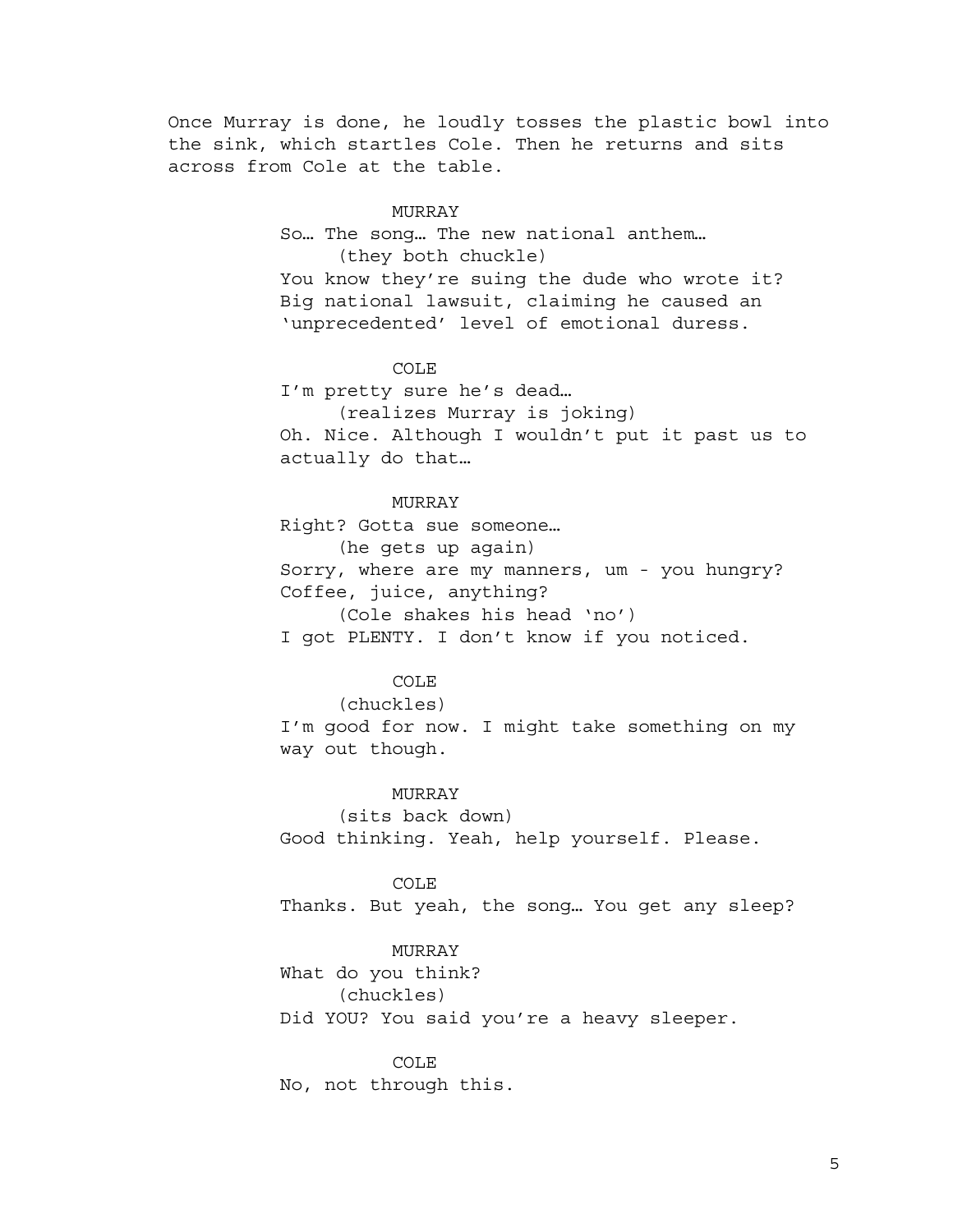Rough. So much for the DAY of sleep…

COLE Yeah, seriously… (they chuckle) I think I hated it after… The tenth time? I was actually good til then. I really like the song.

# MURRAY

Oh wait, it's an actual song?

# COLE

Yeah… That's why I, when earlier I said, the guy who wrote it died…

# MURRAY

Ohhh… I thought YOU were kidding TOO. (laughs) So it's a real song? What's it called?

### COLE

It's called Gnossienne, it's a classical song.

# MURRAY

Mmm. Well, I guarantee nobody will be listening to it forever… Literally, it'll be at the top of the 'hundred most hated songs in America' list. (they chuckle) I think I got sick of it after the third time, you're a stronger man than I am.

### COLE

It's because you're a corporate sell-out, and I'm an artist.

# MURRAY

Got 'em. You're not wrong… (they chuckle again) Well… Now what? Has he posted the next one?

## COLE

Let me check… He hadn't as of this morning, but maybe now that it's over…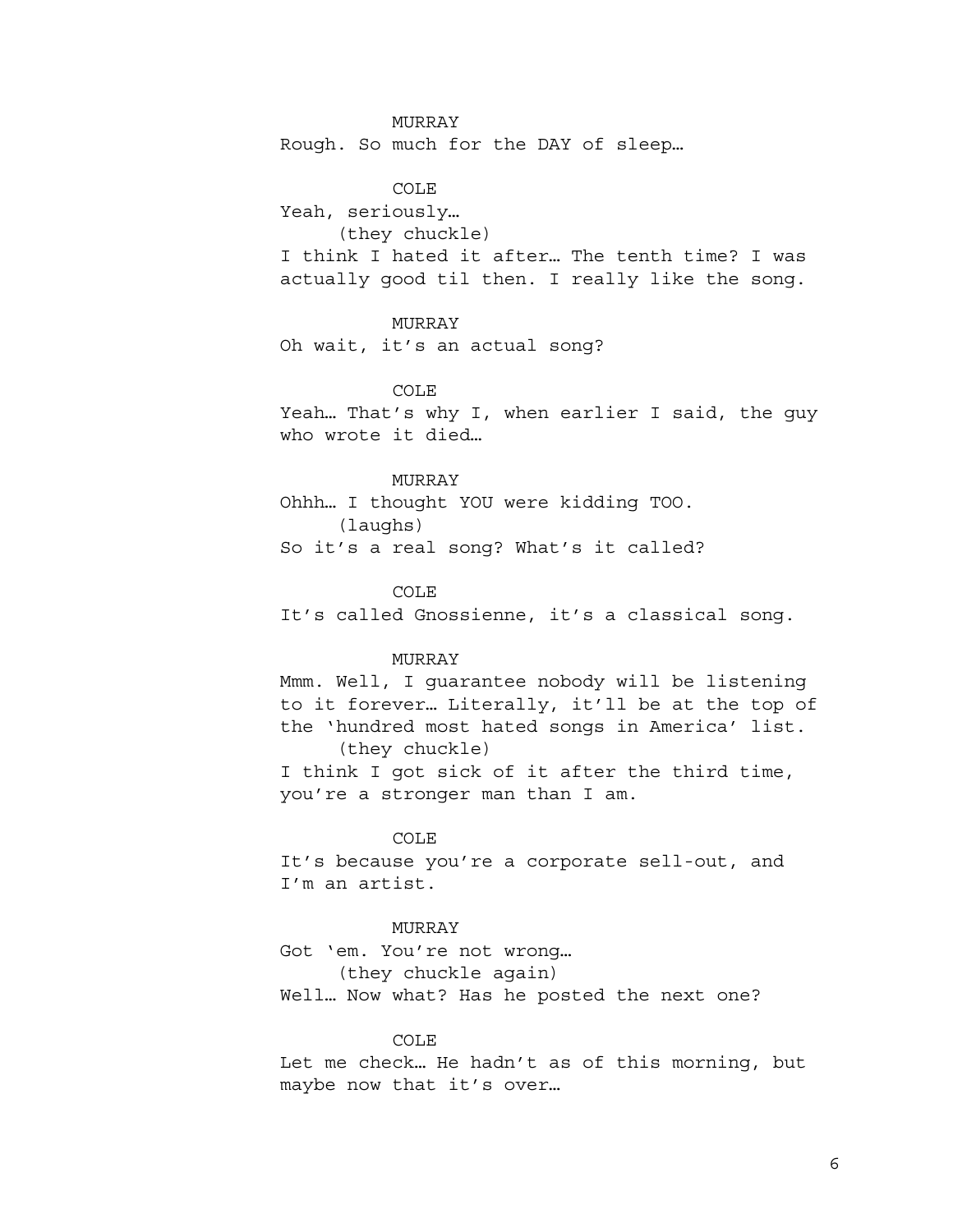Cole pulls out his phone and checks the Youtube channel. While he does that, Murray gets up, goes to the kitchen, pours himself a cup of coffee, and returns.

### MURRAY

Anything?

# COLE

Not yet… (refreshes the page) Yeah, just the one about the noise.

### MURRAY

I mean, he made his point, now we'll see if anything comes of it…

COLE Yeah… Let's see how the media is reacting…

He looks up headlines, then starts reading them aloud.

## COLE

Okay, we have: 'Unknown bio-neurological terrorist strikes again'… 'Experts unsure what caused the mass AUDITORY HALLUCINATION'…

### MURRAY

I like that one.

# COLE

#### (chuckles)

'Russia has begun a new phase of psychological and social warfare'… 'White House consulting with acoustic specialists to determine the cause'… Here's a good one, you'll especially like this: 'Videos of Gnossienne become the most downvoted in Youtube history'.

# MURRAY

Nice!

### COLE

And… Nothing about Moses, or- oh wait! Hold up, we've got a possible media sighting!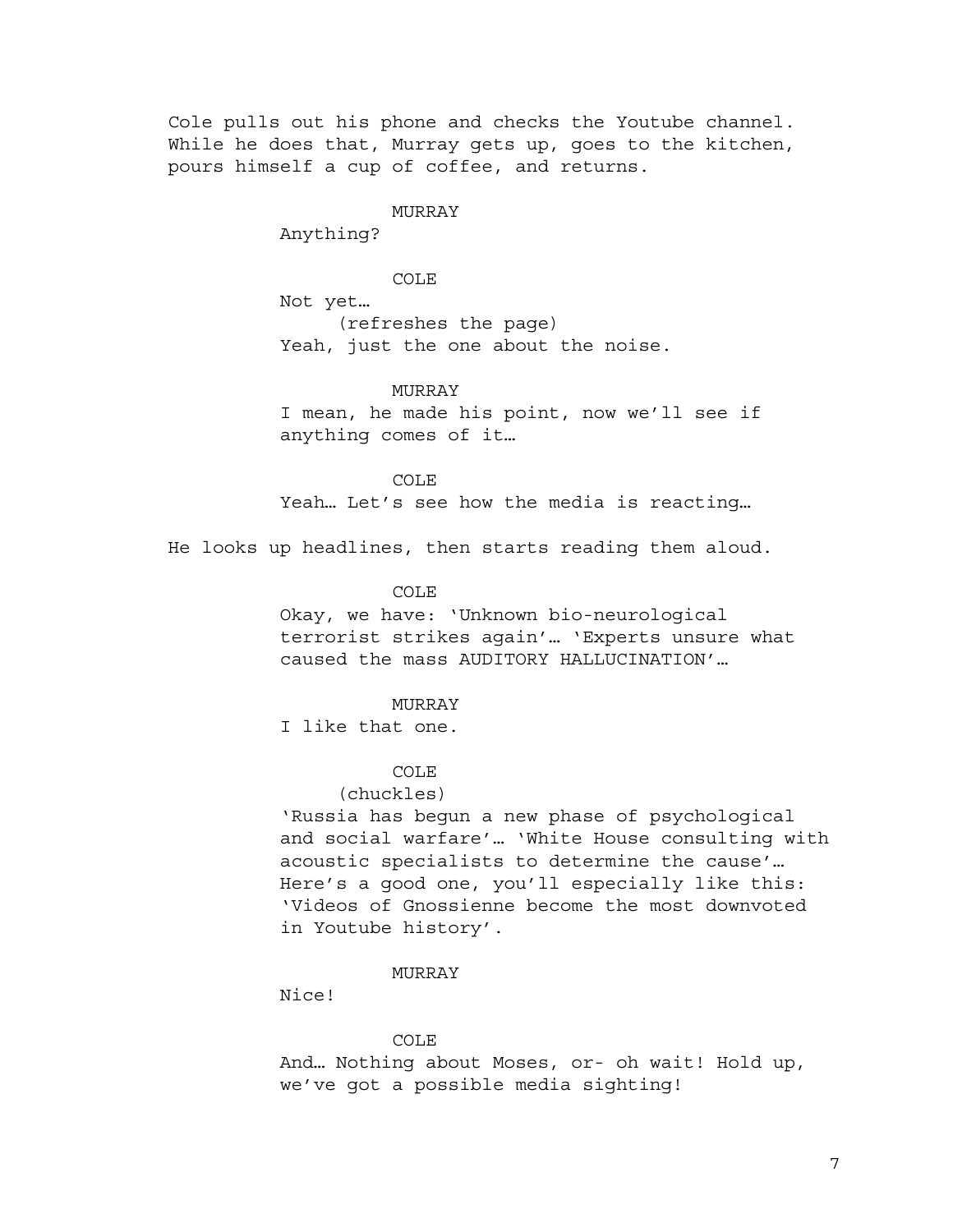Oh?

(leans closer) Wait, don't tell me… Drudge Report?

COLE Even better - Fox.

# MURRAY

About time… What happens when you search specifically for him? Anything?

# COLE

Let's see… No, just Fox and some smaller blogs, none of the main outlets.

### MURRAY

I guess it's a start. What is Fox saying?

# COLE

Oh, basically that he seems to be behind it, confirmed that the videos were all released before the actual events. But, they also suspect that he has ties to the Chinese government, and he's Xi Jinping's mouthpiece. So…

# MURRAY

Hey, publicity is publicity, right? (chuckles)

Auditory hallucination… Geez… I thought, and I'm no doctor, mind you… Aren't hallucinations always just for the one person?

#### COLE

Usually… I think there are some documented- (pauses)

'Documented' cases where it's a mass thing, but usually it's just the one person. And it wasn't, like - obviously it wasn't loudspeakers, because no matter where you were, it was the same volume… So it, I guess it HAS to be neurological, right? (pauses)

What do you think? How would you explain it?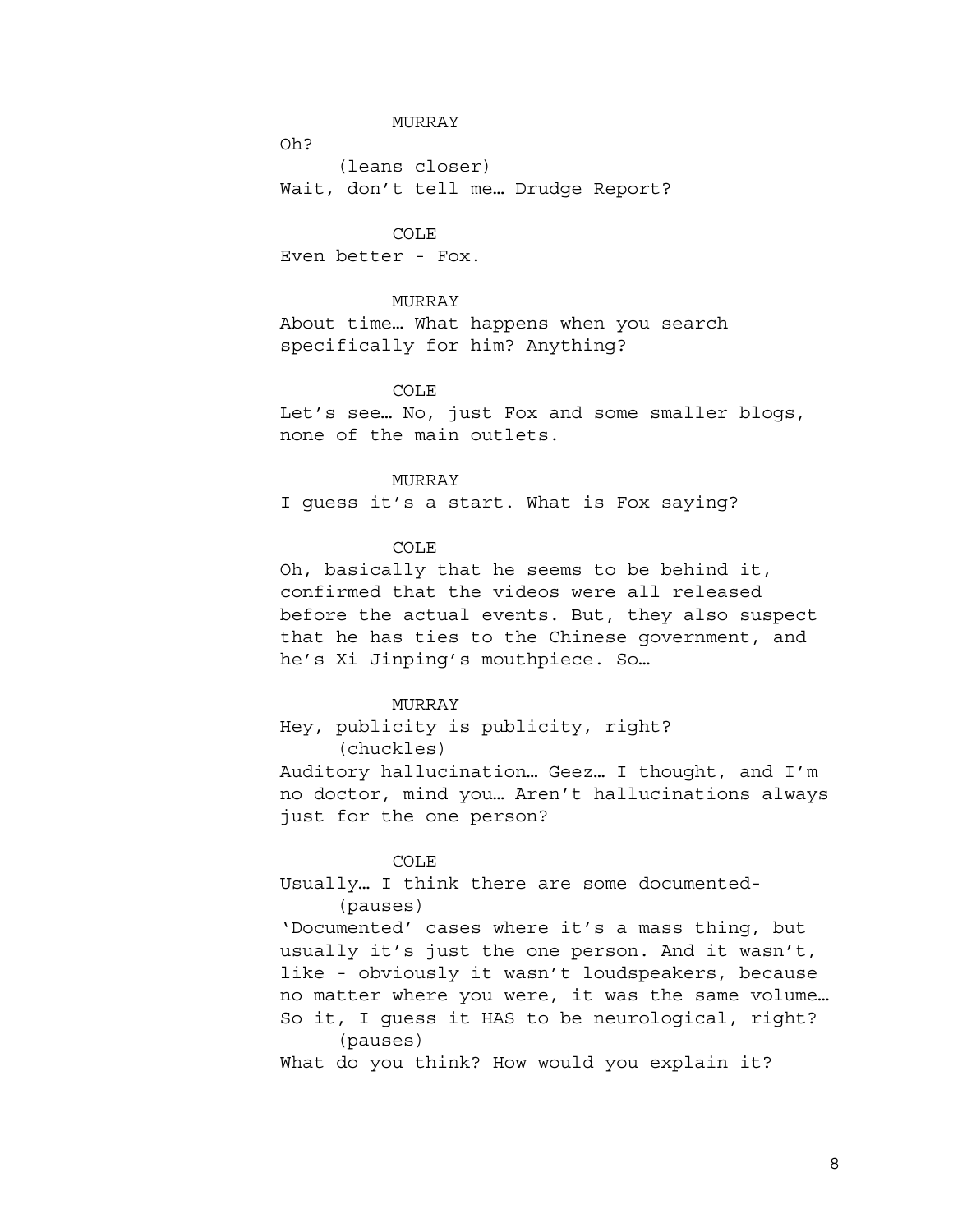Honestly, man, I'm just writing it off as supernatural. I don't even care which God or religion it is, but I'm not gonna waste time speculating or coming up with other theories. Clearly this Moses guy is in touch with some… Plane of existence… That lets him do all this…

#### COLE

So, only HE can access it? This spiritual plane?

# MURRAY

I dunno. Maybe other people can too, but he's, like WITHIN that plane, he's on a higher level.

## COLE

Okay, so he's NOT working with China.

# MURRAY

Nah, he transcends global politics. (chuckles) And there's no way they let Xi anywhere CLOSE to that plane. It's only enlightened people.

# COLE

Well, that would explain why I'm not on it... Seems like you have to 'light up' for that sort of en-'light'-enment… (they laugh)

Are you on it? Is that how you know about it?

#### MURRAY

Nah. I'm only a level 3 lava lamp… They don't let you in until you're level 12.

## COLE

Mmm. Better get a move on, then.

(they chuckle)

Personally, I think there is a rational, non-spiritual explanation… But… It may be years or even centuries before we understand it, so, for now, I'm with you, I'll just group it in the 'things we don't quite understand yet, but we will someday' category.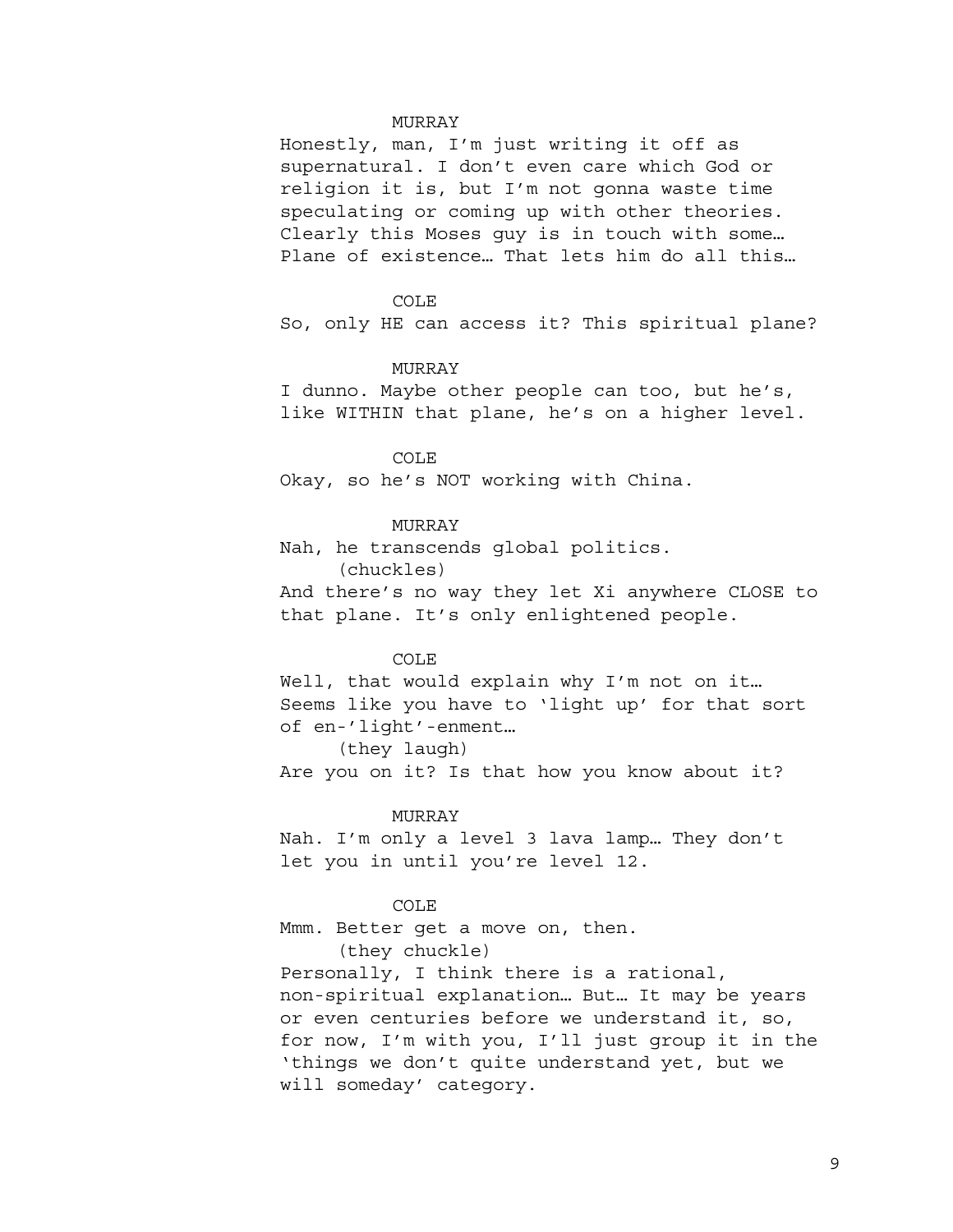That's a very reasonable, clear-headed approach. You just got demoted one lava lamp. (they laugh) Anyways… You're welcome to stay, I'm off today, they're letting us take some R&R…

# COLE

I guess Moses got what he wanted. (Murray is confused) Big corporation treats its employees better?

## MURRAY

Ohhh… Yeah, I guess he did…

(chuckles)

But yeah, I'll probably binge-watch something. Or maybe try to organize all this shit.

### COLE

Thanks… I think I'll take off. I just figured, now that we're apocalypse-friends…

# MURRAY

Yeah, for sure, man. Let's regroup whenever he posts the next video.

# COLE

Sounds like a plan. (stands up, Murray escorts him to the door) Have fun with all this.

# MURRAY

Oh wait, you want any?

# COLE

Nah, maybe next time. Thanks though.

# MURRAY

No worries. Hit me up. Enjoy the quiet.

# COLE

Will do!

Cole chuckles, they wave goodbye, then he heads back home.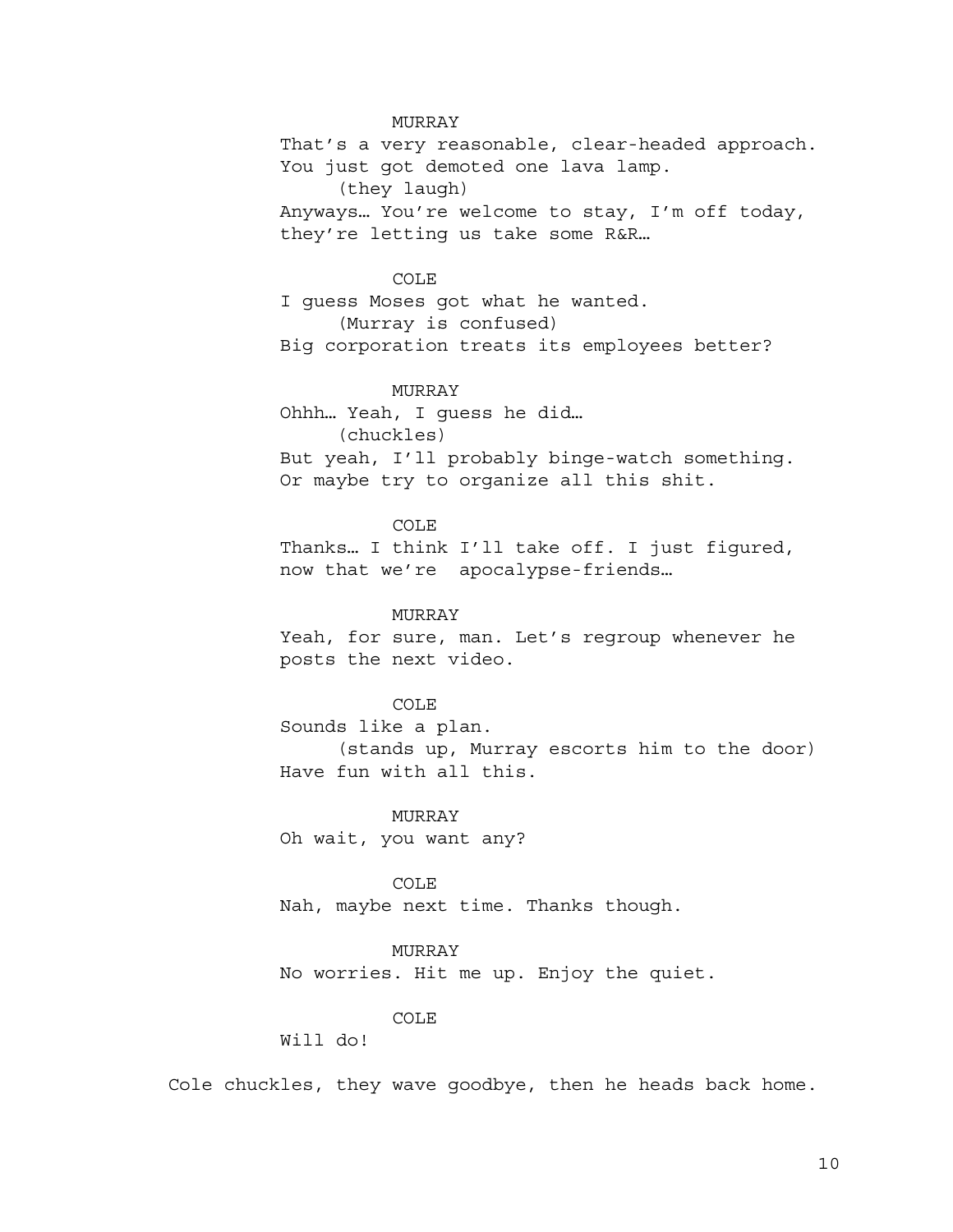BEGIN SEQUENCE - GO TO BLACK. THERE'S A FAINT BUZZING, THEN A CLICK, THEN A WHIRRING, LIKE A FAN TURNING ON.

INT. COLE'S STUDIO - DAY

Show various scenes of Cole pulling out canvases, paint, and brushes. While he sets up his workspace, the sound of the fan is overlaid with Pauline and Lynn.

# PAULINE (VOICE ONLY)

Let me reiterate, we do NOT, repeat, do NOT negotiate with terrorists, even if we may agree with their agenda. And we agree with Ms. Duvall. The American people deserve a change.

INT. MURRAY'S APARTMENT - DAY

Similar to Cole, there are scenes of Murray re-stacking, grouping, and sorting through his surplus. He even takes some of the excess down the block and distributes it to the homeless (in exchange for marijuana).

# LYNN (VOICE ONLY)

Pauline, you have eyes, but you don't see, and your ears are stopped up. In your ten years as a CEO, you've done virtually NOTHING to improve your employee's conditions, wages, or benefits. Why should we believe anything you say?

BACK TO COLE'S STUDIO

Cole is sound asleep. His studio is a mess. The sun is starting to set through the glass ceiling.

## PAULINE (VOICE ONLY)

I hear your concerns, Ms. Duvall, but I'm also not the one punishing innocent people on behalf of my supposed agenda to HELP them.

BACK TO MURRAY'S APARTMENT

Murray is sitting on a throne of TP rolls, smoking a blunt, and contentedly surveying his stockpile (which is smaller, more contained, and more organized now).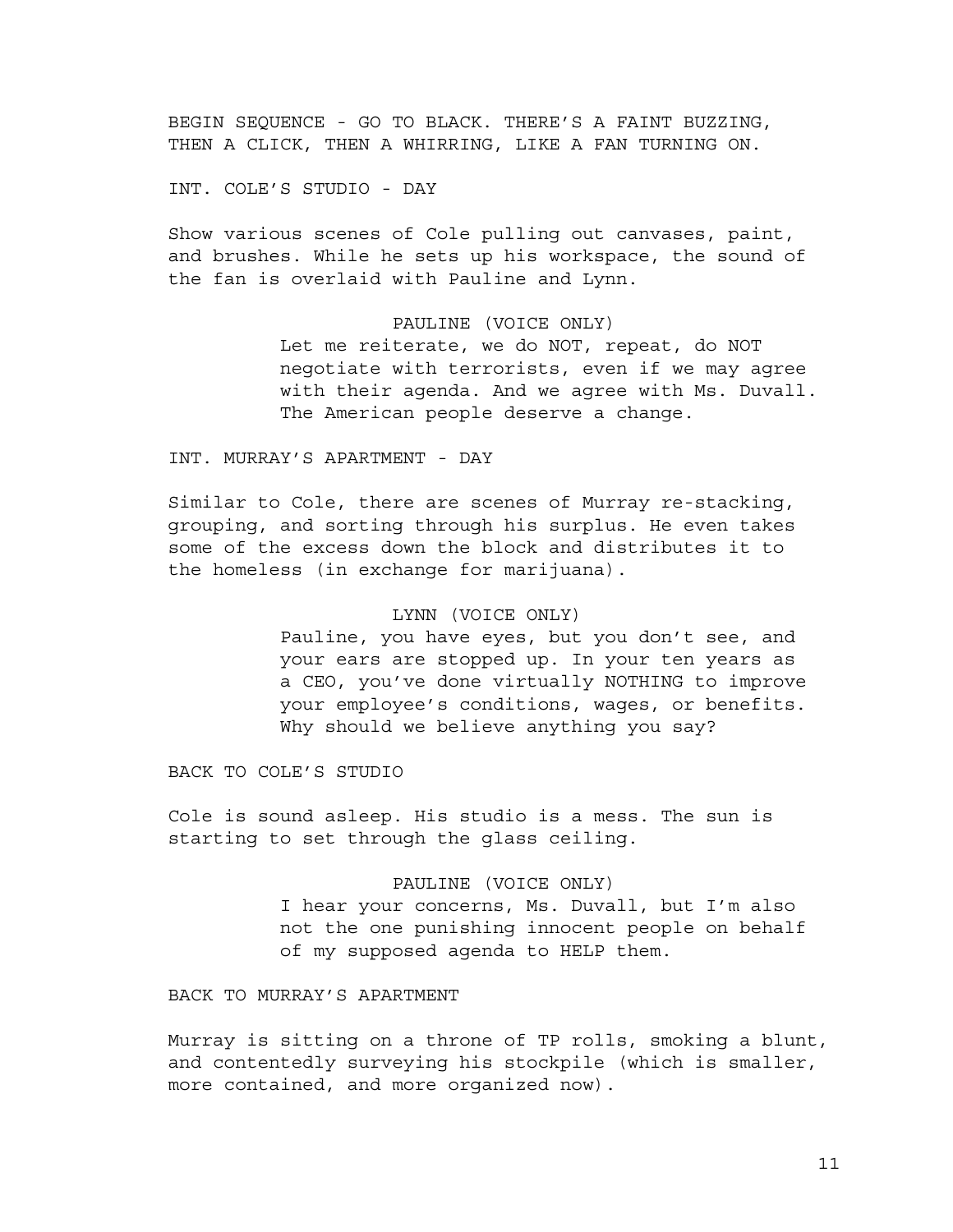# LYNN (VOICE ONLY)

It pains me that I have to resort to these drastic measures to get your attention, Pauline. It pains me more that they haven't worked.

INT. GENERIC FAMILY KITCHEN - DAY

The mother and father are seated at the table, watching a live debate with Pauline and Lynn on their TV.

The house is full of flies - like a thin fog everywhere, crawling and buzzing on everything. The only empty space is over the table, because they have two large box fans blowing the flies away.

# LYNN (ON TV)

You're still not moved. You're still RE-moved. History won't look kindly on you, or your type, when this is all over. Mark my words, this-

The mother turns off the TV and puts her head on the table. They sit in silence, except for the whirring fans and buzzing flies. Finally, the father breaks the tension.

# FATHER

Well… Hopefully it'll be over tomorrow, at least they only last a day…

### MOTHER

(lifts her head up) Really? That's where your mind goes, 'it's fine, it's only a day…'?

#### FATHER

I didn't mean-

#### MOTHER

Oh if it's just a DAY, then why get upset? Really, we should be GRATEFUL that these women can't agree, because we only suffer for a DAY, which is COMPLETELY manageable.

FATHER That's not what- I'm sorry if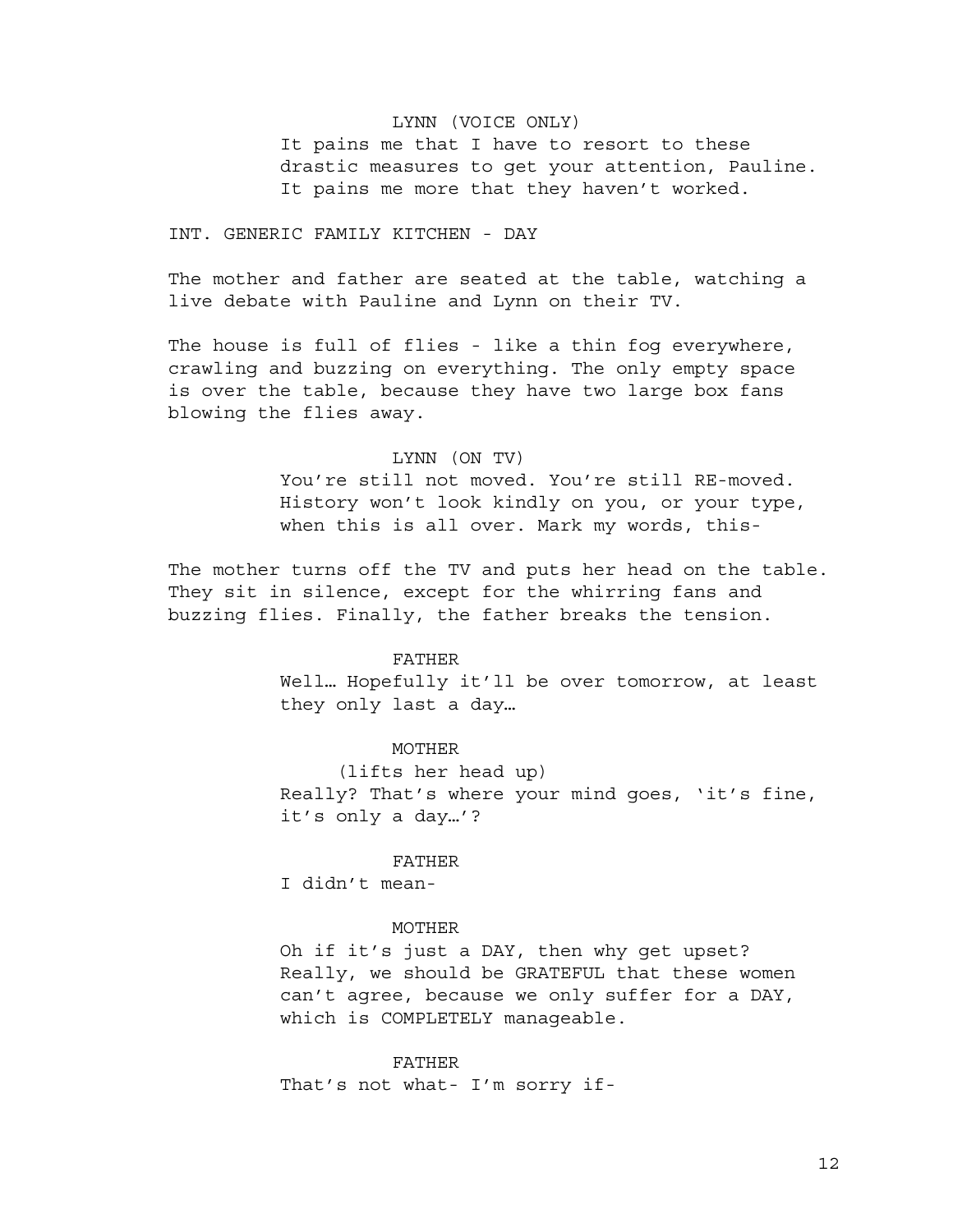MOTHER

You want to know where MY mind goes?

(the father is silent)

Well, this is clearly the story of Moses, right? Which means that, sooner or later - next Friday, at the rate of ONE DAY that we're going now, that'll be the TENTH plague, which is…

(she takes a deep breath)

So then I'm thinking, it's okay, we just need to buy a LAMB before then. But then the FIFTH one, that's when all the ANIMALS get sick, so then, I'm thinking, THAT won't work, because it'll die before we need it. Right?

(another breath) So basically, we're stuck, because if anybody has a lamb that DOESN'T die, probably from overseas, you know that they'll be selling the blood for THOUSANDS of dollars, which we can't afford, so, we won't be able to stop it. We'll-

She's interrupted by the son running downstairs. He seems happy as ever, unfazed by the bugs. The mother tries to hide her distress.

### MOTHER

Hey sweetie, what're you up to?

# SON

I'm gonna make a SPACE SUIT!

### MOTHER

A space suit? Wow, that's a good idea. I think we've got some old costumes in the garage.

SON

Cool. You know what would REALLY help? The frogs. Because they eat flies.

### MOTHER

That's true, that's very true. Hey, you should go to the lake and see if you can find any.

SON

Okay!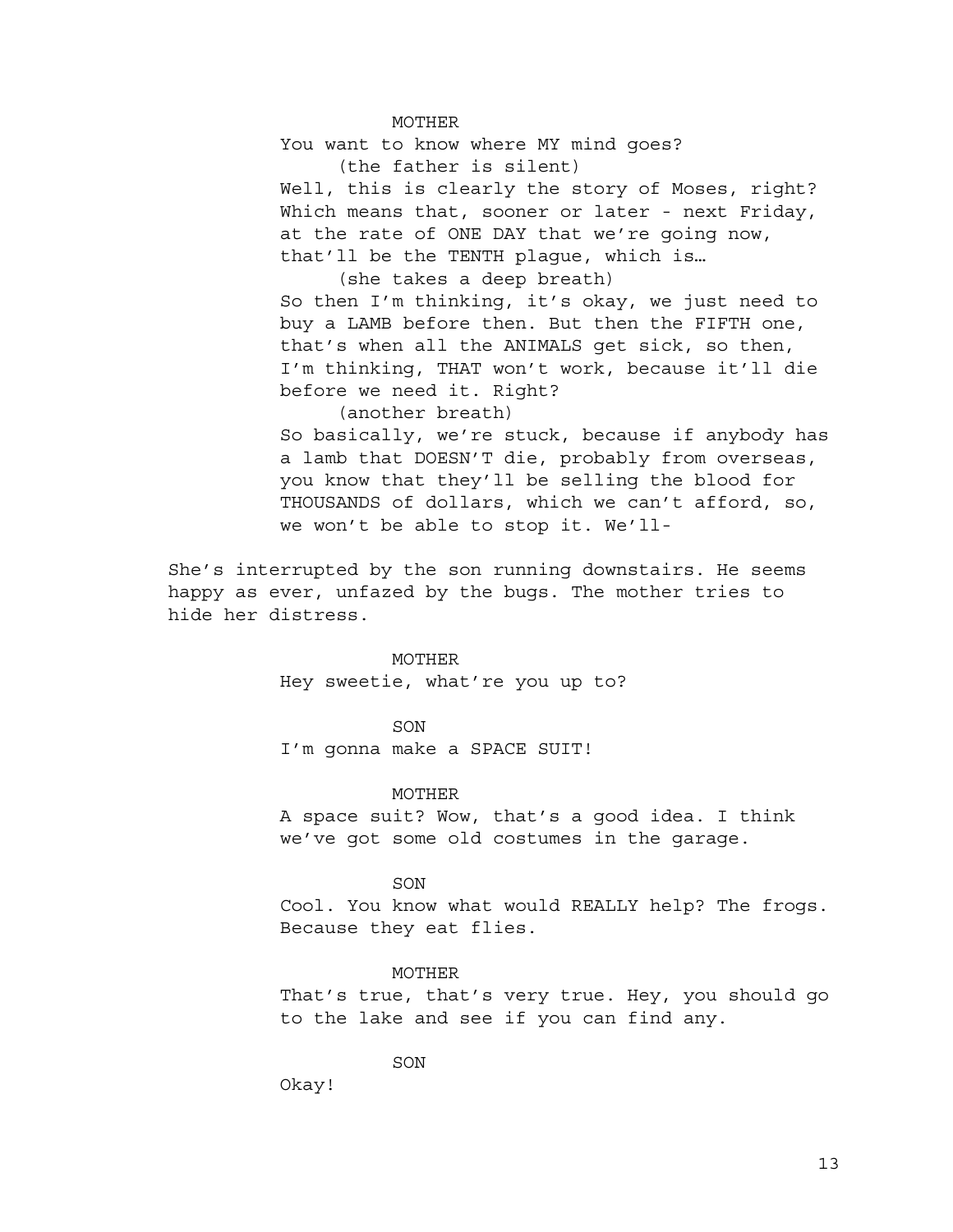He runs excitedly out the door. The mother watches through the window until he's out of sight, then starts sobbing.

> FATHER Hey, hey… It's alright.

## MOTHER

It's NOT. It's- what part of ANY of this is REMOTELY alright? This is- (sobbing) I don't think I could- I think it would kill me… I can't even think about-

She sobs harder. The father gets up, kneels next to her, and holds her tightly.

## FATHER

Okay, let's talk this out. Even though the plagues themselves are like Moses, Moses and Pharaoh are different. So it's already not a perfect parallel, right?

#### MOTHER

I know what you're- please don't.

### FATHER

You know, I've been thinking about this too, I'm trying to explain why I'm not stressed about it. Especially after the flies, it actually makes me feel a lot better.

#### MOTHER

Why, because they don't bother HIM?

# FATHER

(chuckles)

No, although that is a plus. Could you imagine if we had a daughter?

(the mother bursts out laughing)

No. The thing about the flies is, that in the original story, that was the first one where the plague DIDN'T affect the Israelites. The three before that affected everyone. But the flies in OUR version are everywhere, right?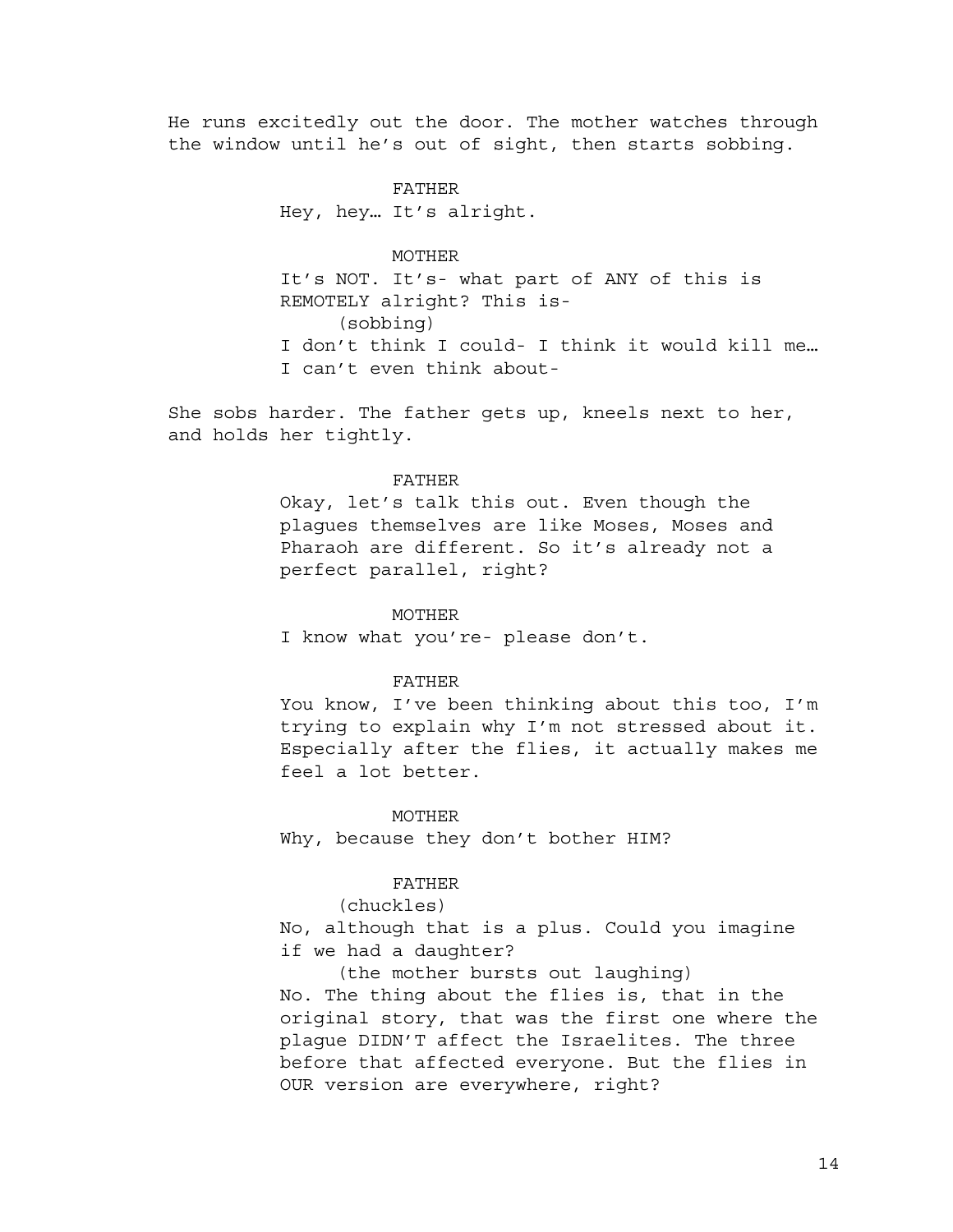### MOTHER

Well, just in the U.S.

### FATHER

Right. But supposedly, this gal, Lynn, she says she's fighting for the working class, right? But… The working class still got flies.

(he gestures around them) Everyone did. So it's not a perfect parallel to the original one. So to ME, that means, maybe it won't END like the original one, either.

## MOTHER

But the actual PLAGUES are the same. Actually, that means it's WORSE, because she's sending them on everyone, even the last one.

### FATHER

But maybe she's doing that to- maybe her plan is to make the first ones WORSE than in Exodus, but then Pharaoh will cave in sooner.

# MOTHER

So we might not make it to ten… And in exchange, we'll suffer even WORSE. That's encouraging.

### FATHER

I'm just saying, it's already starting different, so maybe it'll end different.

(he strokes her hair)

Plus, Lynn seems sort of empathetic.

# MOTHER

Yeah… I think if we made it that far, she would give people a way out…

(chuckles)

She probably wouldn't even want to kill SHEEP…

### FATHER

Probably not… Whatever happens, he'll be okay. I promise I won't let anything happen to him.

He continues consoling her, while the flies buzz around the outskirts of their protective bubble.